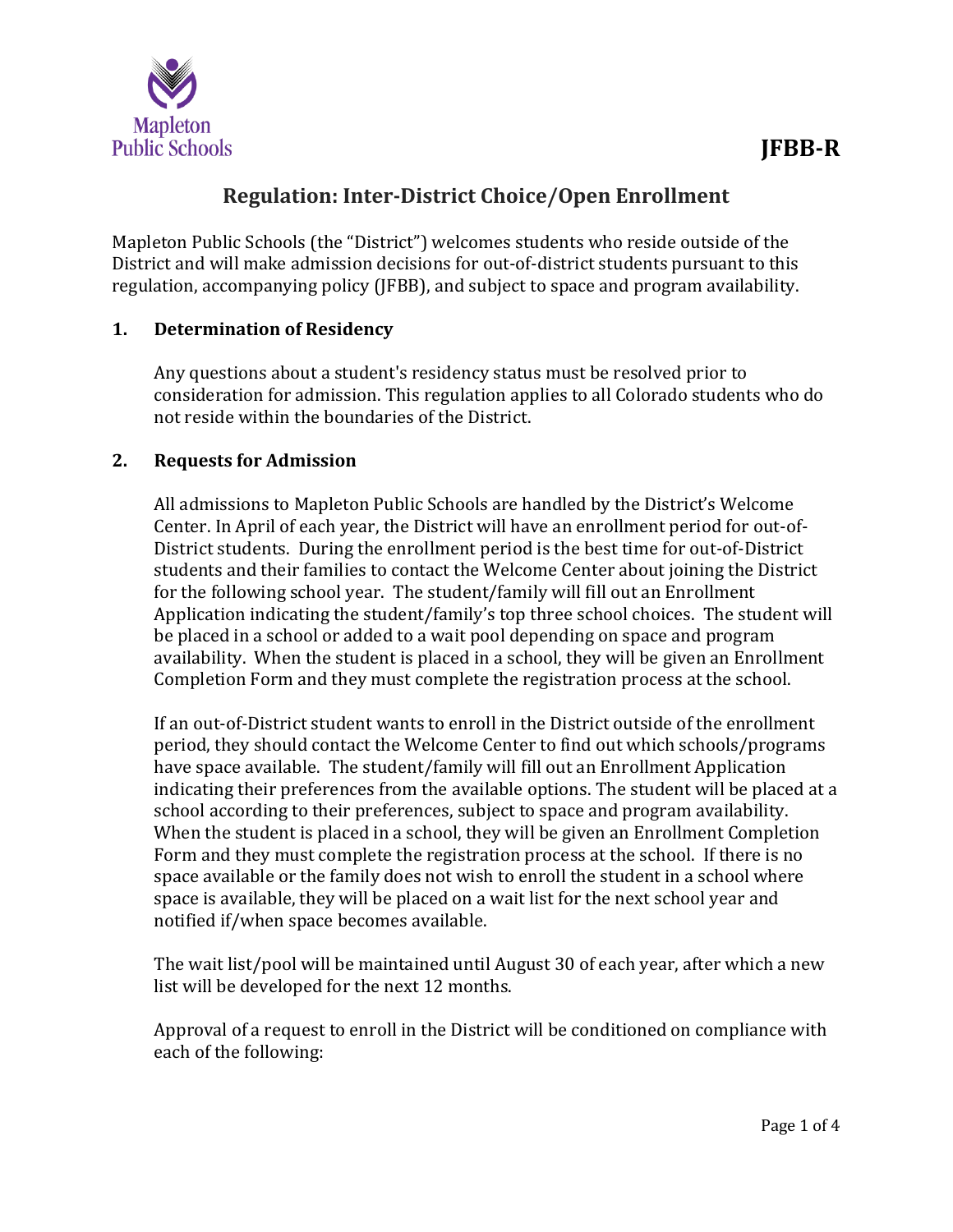

- a. Actual enrollment and attendance prior to the pupil enrollment count day of the following academic year.
- b. Satisfaction of all District requirements for admission.

In the event any information is falsified or withheld from the District during the admission process, approval for admission will be withdrawn.

# **3. Grounds for Denial of Admission**

A request for admission may be denied at any time if:

- a. There is a lack of space or teaching staff in a particular program or school requested, in which case priority will be given to resident students applying for admission to the program or school.
- b. The school requested does not offer appropriate programs for the student, is not structured or equipped with the necessary facilities to meet the student's special needs, or does not offer the particular program requested.
- c. The student does not meet the established eligibility criteria for participating in a particular program including age requirements, course prerequisites, and required levels of performance.
- d. A desegregation plan is in effect for the school district, and denial is necessary in order to enable compliance with the desegregation plan.
- e. The student has been expelled from any school district during the preceding 12 months.
- f. The student has demonstrated behavior in another school district during the preceding 12 months that is detrimental to the welfare or safety of other students or of school personnel including but not limited to behavior that had resulted in an out-of-school suspension.
- g. The student has graduated from the 12th grade of any school or is in receipt of a document evidencing completion of the equivalent of a secondary curriculum.

If an out-of-district student seeking enrollment in Mapleton may be subject to any of the above listed grounds for denial of admission, the student's Enrollment Application will be forwarded to Integrated Services for a determination on whether to allow enrollment. If Integrated Services decides to allow enrollment, the Welcome Center will contact the family and the registration process should be completed at the school. If Integrated Services decides not to allow enrollment based on suspension/expulsion issues they will notify the family and the student will not be permitted to enroll in the District at that time.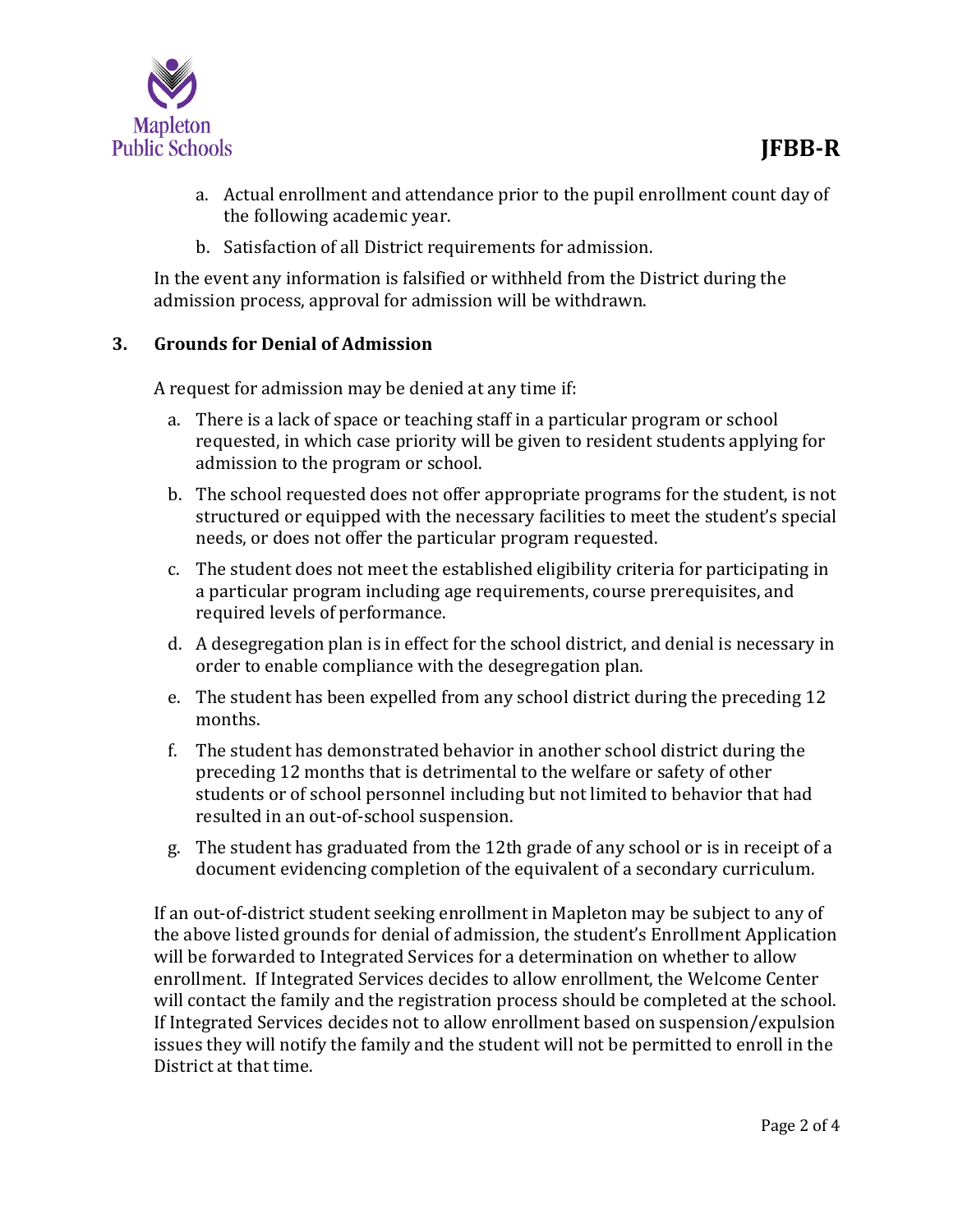

If an out-of-District student seeking enrollment in Mapleton requires special education services, an assessment of space and program availability must be made prior to enrollment. Student Services will review the student's Individual Education Plan (IEP) and determine whether there is space for the student in the program(s) that meets the student's needs. If there is space and program availability, the Welcome Center will notify the family and the registration process should be completed at the school. If there is no availability based on the student's needs, Student Services will notify the family and the student will not be permitted to enroll in the District at that time.

## **4. Criteria to Determine Availability of Space or Teaching Staff**

Enrollment requests are subject to space availability in the school requested contingent upon District class size guidelines and subject availability as determined by the Welcome Center. Students whose enrollment requests have been approved will be assigned to classrooms on the basis of available staff and support services as well as the best use of classroom space.

Requests for enrollment in particular programs will take into consideration the applicant's qualification for the program.

Admission granted to one child in a family will not necessarily support enrollment of another child from the same family.

# **5. Transportation**

Out-of-District students must arrange their own transportation to and from school. The District does not provide transportation to out-of-District students, although they will be permitted to utilize our transportation services if the student is able to get to one of the existing District bus stops.

## **6. Eligibility for Activities**

Eligibility for participation in extracurricular and interscholastic activities will be determined in accordance with applicable law, bylaws of the Colorado High School Activities Association, and the District's eligibility requirements.

# **7. Continuing Enrollment Criteria**

Any student enrolled pursuant to these procedures and accompanying policy (JFBB) shall be allowed to remain enrolled in the school or program through the end of the school year unless the student is expelled from the school or program or the District